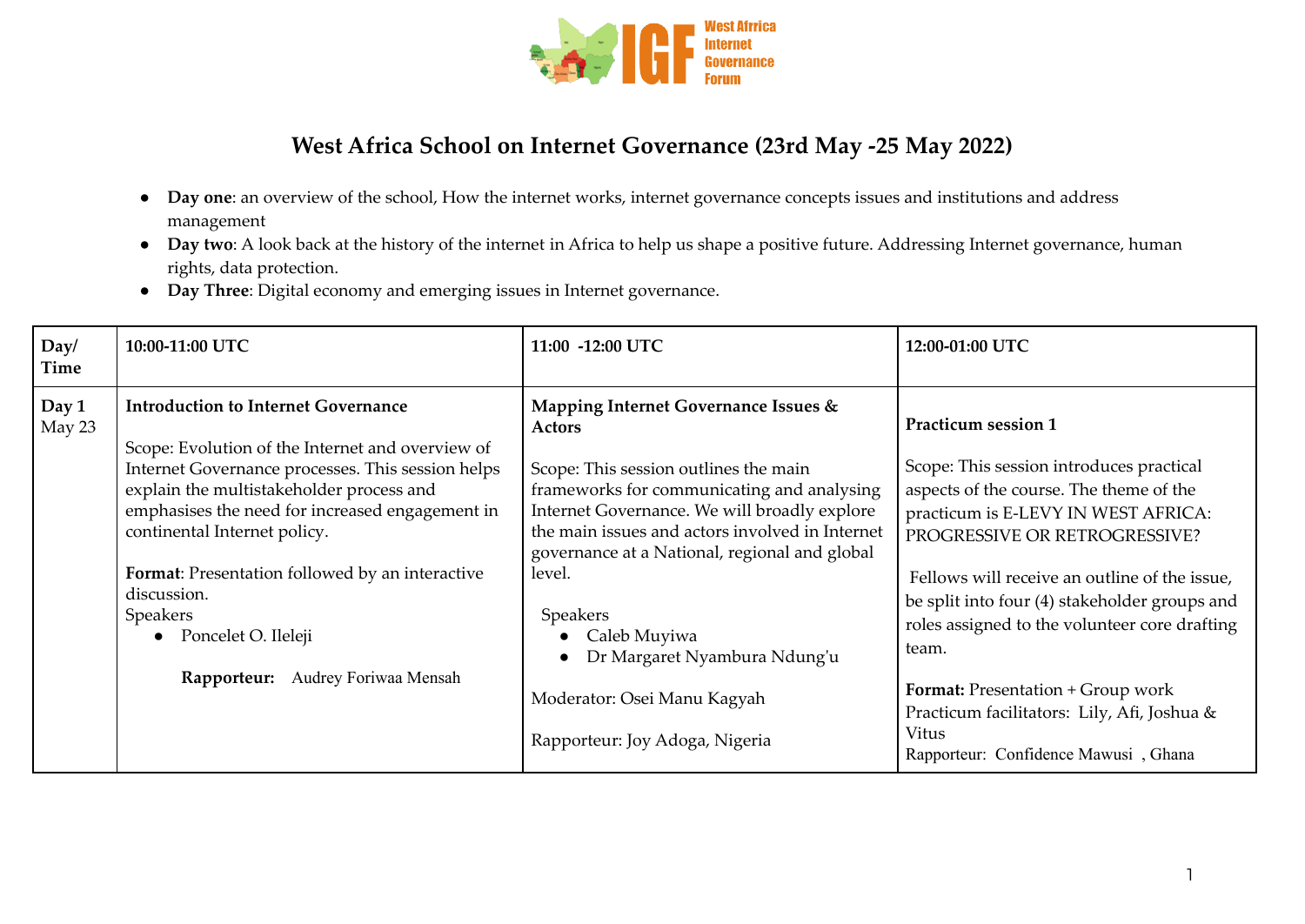| Day 2<br>May24 | Internet Governance Process at the Regional,<br><b>Continental and Global levels:</b><br>Format: Fireside Chat.<br>Scope: This session provides a high high-level<br>overview of the history of Internet governance, its<br>processes and impacts. We will have a conversation<br>looking backwards in order to move forward in<br>addressing Internet governance issues on global<br>and regional levels. | <b>Internet Infrastructure:</b><br>Format: Presentation followed by an<br>interactive discussion.<br>Scope: This session provides detail on how the<br>Internet's infrastructure works and who<br>operates it. We will be exploring some of the<br>key stakeholders involved in operating the<br>Internet and at what layer they work to fulfil<br>their role for the global Internet to function | Practicum session 2<br>Scope: This session contains a continuation<br>of the group work from Day 1 and a short<br>plenary session where groups will each have<br>10 minutes to present their position.<br>Format: Group work + plenary<br>Practicum facilitators: Lily, Afi, Joshua &<br>Vitus |
|----------------|------------------------------------------------------------------------------------------------------------------------------------------------------------------------------------------------------------------------------------------------------------------------------------------------------------------------------------------------------------------------------------------------------------|---------------------------------------------------------------------------------------------------------------------------------------------------------------------------------------------------------------------------------------------------------------------------------------------------------------------------------------------------------------------------------------------------|------------------------------------------------------------------------------------------------------------------------------------------------------------------------------------------------------------------------------------------------------------------------------------------------|
|                | Conversation around IG Multistakeholder process<br>Speakers:<br>Anja Gengo (United Nations) - Global<br>Adil Suileman (African Union) -<br>Continental (AFIGF)<br>Mary Uduma - Regional (WAIGF)<br>$\bullet$<br>Moderator: Akinremi Peter Taiwo<br>Rapporteur: Shadrach Ankrah (Ghana)                                                                                                                     | Speakers:<br>Brice Abba (AfriNIC)<br>Rapporteur: Fracisca Otoo, Ghana                                                                                                                                                                                                                                                                                                                             | Rapporteur: Theorose Elikplim Dzineku, Ghana                                                                                                                                                                                                                                                   |